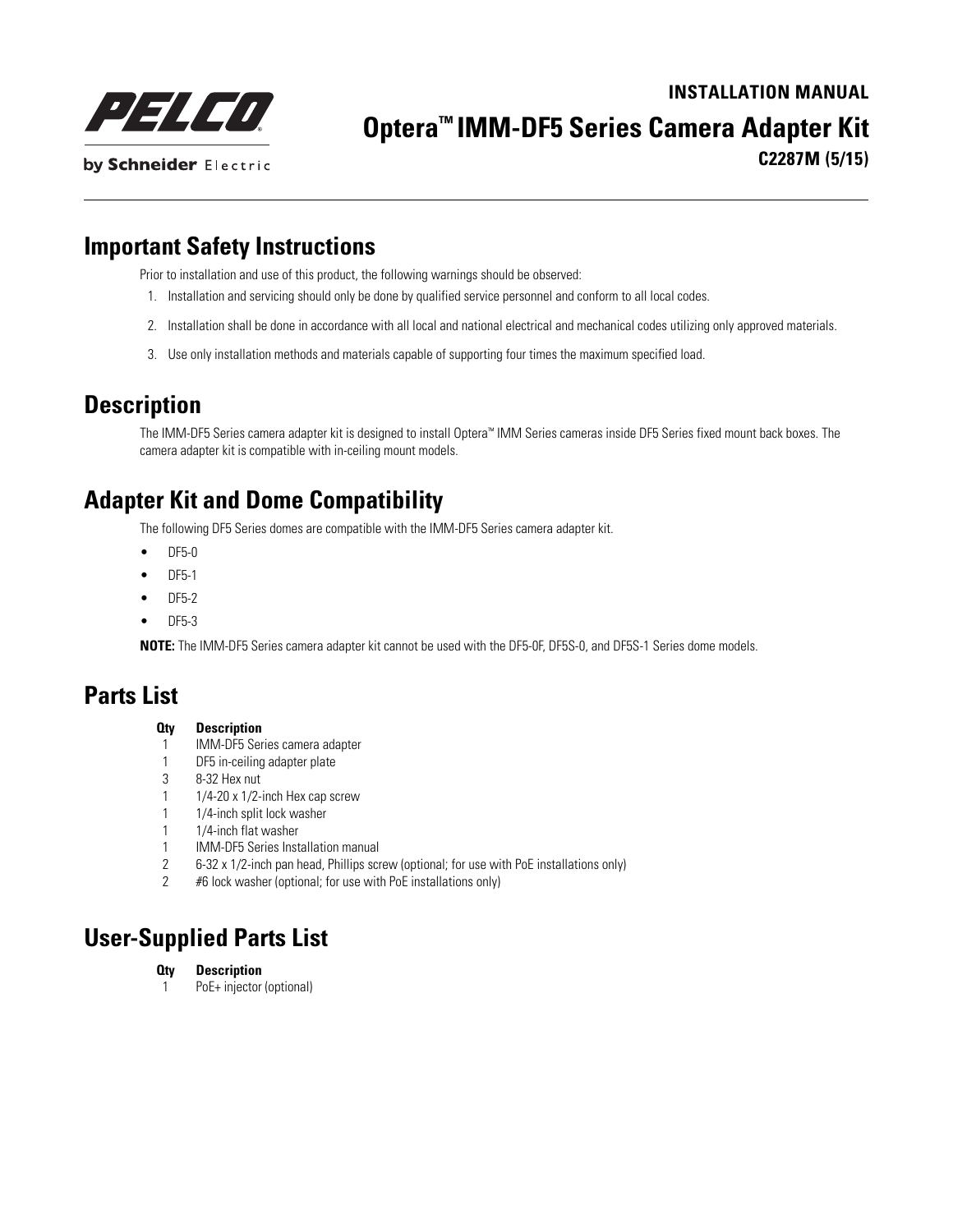# **Product Overview**

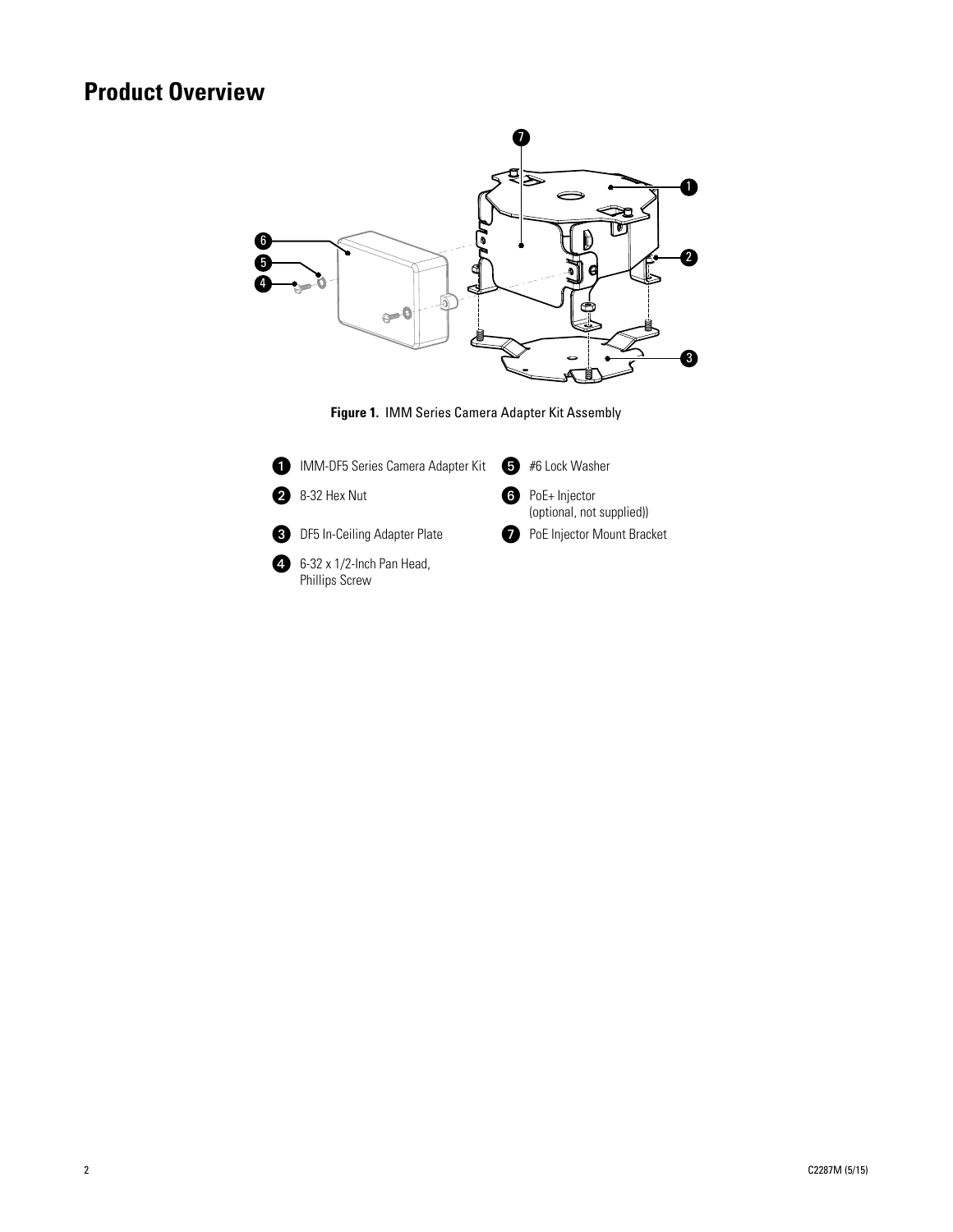### **Installing the Camera Adapter Kit**

- 1. Ensure that the mounting surface is capable of supporting the full load of the IMM-DF5 Series camera adapter kit and IMM Series camera. The camera adapter kit weighs 0.34 kg (0.75 lb).
- 2. Remove the lower dome assembly from the back box:
	- a. Locate one of the two small indentations along the trim ring between the Pelco logo and the ceiling tile. The bubble and trim ring fit together as one piece called the lower dome, and they are removed as one piece.
	- b. Use a small flat head screwdriver and gently pry the lower dome away from the back box.
	- c. Gently pry the clip on the end of the trim ring leash from the hole on the lip of the back box. Set aside the dome for re-installation later.
	- d. If your lower dome assembly has a liner, this will need to be removed by unscrewing the two fasteners and removing the retaining clips.
- 3. Remove the existing camera and all mounting brackets from inside the housing. The mounting assembly and camera should be disposed of according to the environmental standards in your area.
- 4. *(If applicable)* Pull the Cat5/Cat5e/Cat6 cable and the 24 AWG, 8-wire multiconductor cable (if using alarm, relays, and/or line-in and lineout audio) through the back box.
- 5. Attach the DF5 in-ceiling adapter plate (supplied) to the back box using the 1/4-inch flat washer, 1/4-inch split lock washer, and 1/4-20 x 1/2-inch Hex cap screw (all supplied).
- 6. *(Optional)* Attach the POE+ injector (not supplied) to the PoE injector mounting bracket using the 6-32 x 1/2-inch pan head Phillips screw (supplied) and the #6 lock washer (supplied). Then connect the Cat5/Cat5e/Cat6 cable to the PoE+ injector.
- 7. Attach the IMM-DF5 Series camera adapter (supplied) to the DF5 in-ceiling adapter plate using the three 8-32 Hex nuts (supplied).
- 8. Install the IMM Series camera (refer to the IMM Series Installation manual for more information).

#### **Installing the Lower Dome**

- 1. Snap the clip on the end of the trim ring leash into the hole on the lip of the back.
- 2. Align the snaps on the trim ring with the mounting screws on the back box.
- 3. Snap the trim ring into the plastic snap washers on the mounting screws.